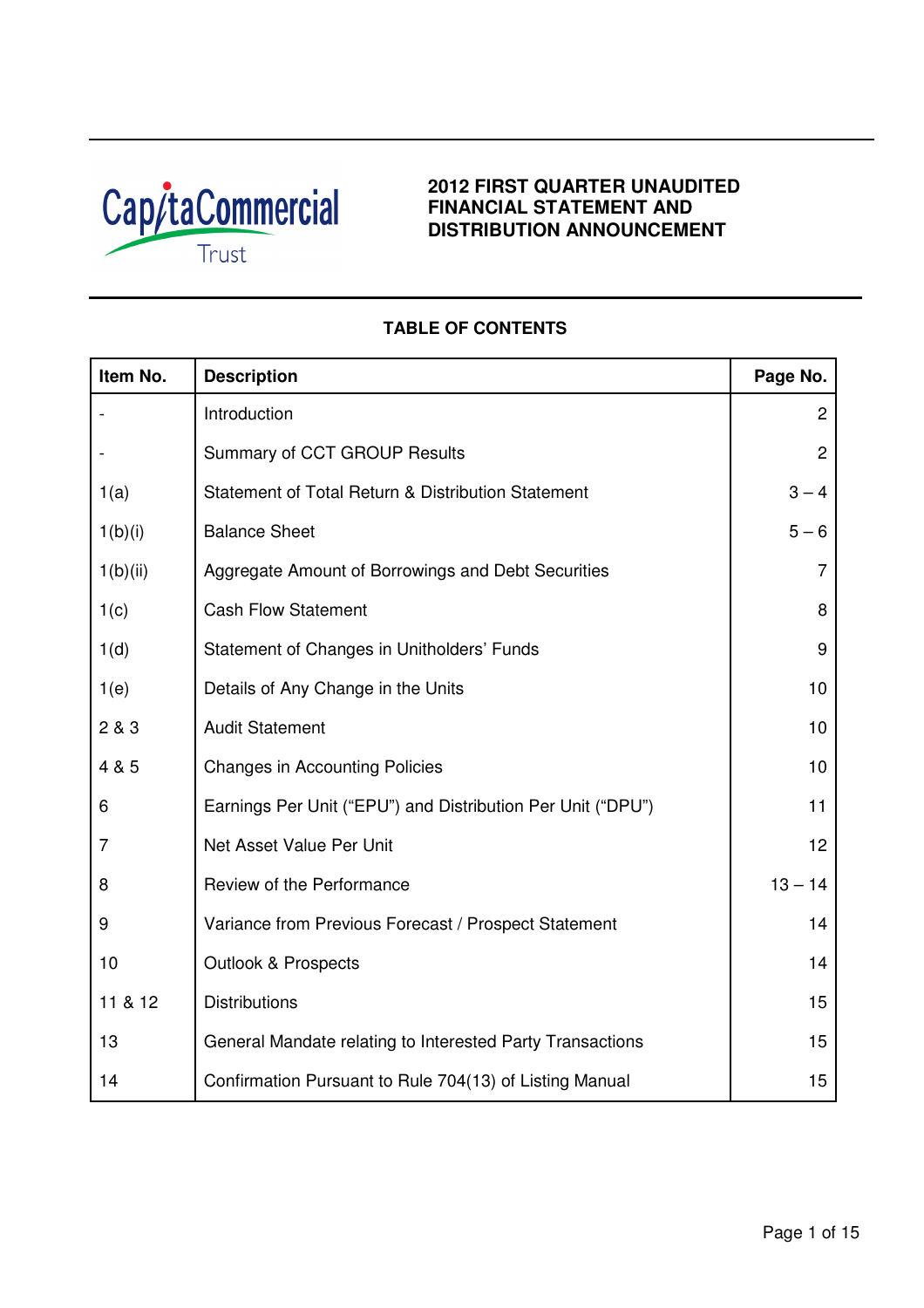### **INTRODUCTION**

CapitaCommercial Trust ("CCT") was established pursuant to a trust deed dated 6 February 2004 (as amended) executed between CapitaCommercial Trust Management Limited as manager of CCT (the "Manager") and HSBC Institutional Trust Services (Singapore) Limited as trustee of CCT (the "CCT Trustee").

As at 31 March 2012, CCT's portfolio consists of Capital Tower, Six Battery Road, One George Street, Raffles City (through CCT's 60.0% interest in RCS Trust), HSBC Building, Bugis Village, Golden Shoe Car Park, Wilkie Edge, CapitaGreen currently under development (through CCT's 40.0% interest in MSO Trust) and Twenty Anson (through CCT's 100.0% equity interest in FirstOffice Pte. Ltd ("FOPL") that was acquired on 22 March 2012).

In Malaysia, CCT has a 30.0% stake in Quill Capita Trust ("QCT") as well as a 7.4% stake in the Malaysia Commercial Development Fund ("MCDF"), with capital commitment of up to US\$10.1 million.

# **SUMMARY OF CCT GROUP RESULTS**

|                                   | <b>Actual</b><br><b>1Q 2012</b> | <b>Actual</b><br>1Q 2011 | Change<br>% |
|-----------------------------------|---------------------------------|--------------------------|-------------|
| Gross Revenue (S\$'000)           | 87,433                          | 91,015                   | (3.9)       |
| Net Property Income (S\$'000)     | 69,936                          | 69,921                   | 0.0         |
| Distributable Income (S\$'000)    | 53,914                          | 52,117                   | 3.4         |
| <b>DPU</b> for the period (cents) | 1.90 $(1)$                      | 1.84                     | 3.3         |

#### **Note:**

(1) DPU for 1Q 2012 was computed on the basis that none of the convertible bonds due 2013 ("CB due 2013") and convertible bonds due 2015 ("CB due 2015"), collectively known as "Convertible Bonds", is converted into CCT units ("Units"). Accordingly, the actual quantum of DPU may differ if any of these Convertible Bonds is converted into Units.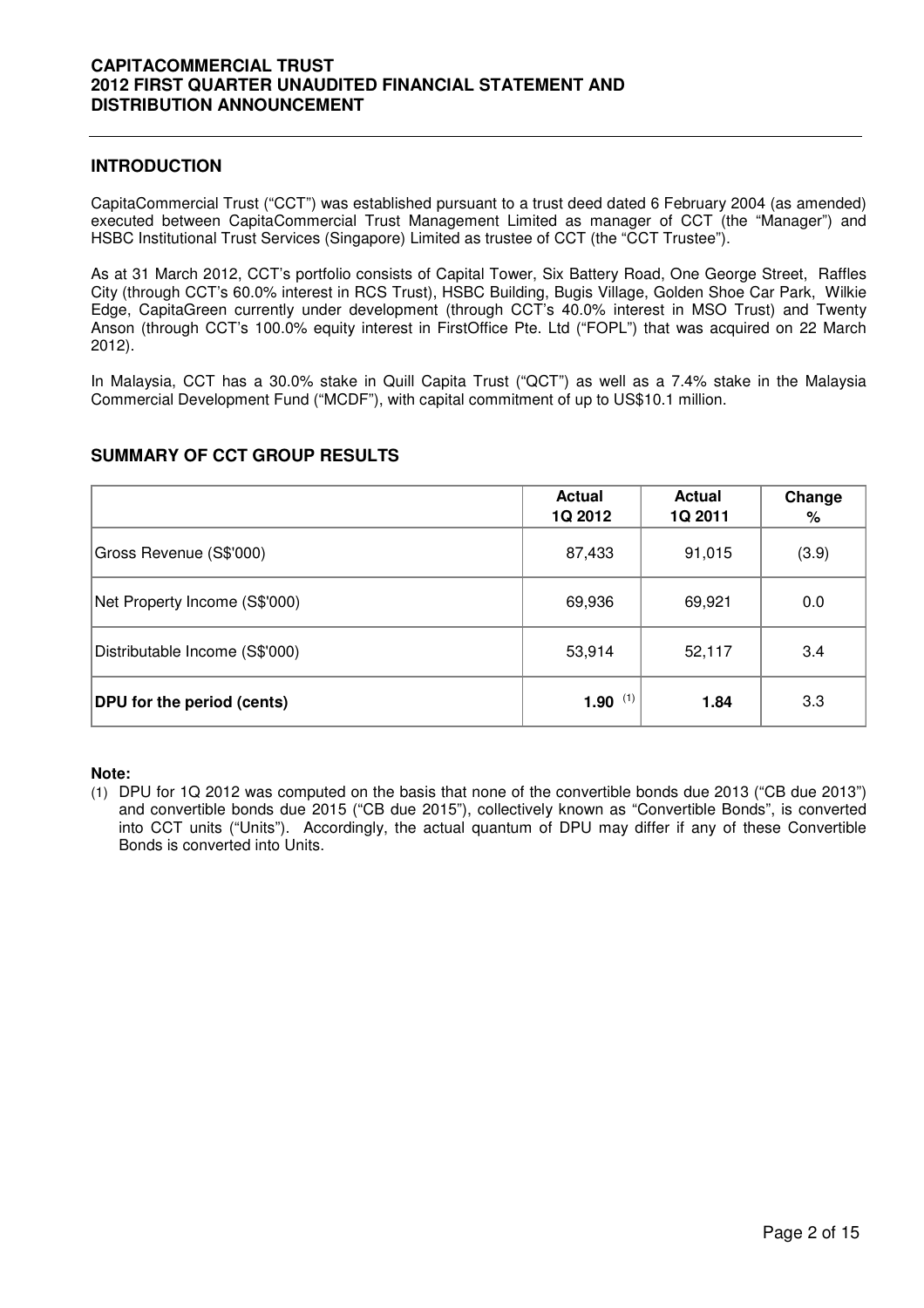#### **1(a) Statement of Total Return & Distribution Statement (1Q 2012 vs 1Q 2011)**

|                                                     |             |           | Group     |           |           | <b>Trust</b> |           |
|-----------------------------------------------------|-------------|-----------|-----------|-----------|-----------|--------------|-----------|
| <b>Statement of Total Return</b>                    | <b>Note</b> | 1Q 2012   | 1Q 2011   | Change    | 1Q 2012   | 1Q 2011      | Change    |
|                                                     |             | S\$'000   | S\$'000   | $\%$      | S\$'000   | S\$'000      | $\%$      |
| Gross rental income                                 |             | 77,178    | 83,569    | (7.6)     | 45,166    | 52,923       | (14.7)    |
| Car park income                                     |             | 3,257     | 4,120     | (20.9)    | 2,452     | 3,316        | (26.1)    |
| Other income                                        | 1           | 6,998     | 3,326     | <b>NM</b> | 6,143     | 2,755        | <b>NM</b> |
| Gross revenue                                       |             | 87,433    | 91,015    | (3.9)     | 53,761    | 58,994       | (8.9)     |
| Property management fees                            |             | (2,640)   | (2,605)   | 1.3       | (1,326)   | (1, 344)     | (1.3)     |
| Property tax                                        |             | (4,256)   | (6, 759)  | (37.0)    | (1, 441)  | (3,998)      | (64.0)    |
| Other property operating expenses                   |             | (10,601)  | (11, 730) | (9.6)     | (5,876)   | (7, 309)     | (19.6)    |
| <b>Property operating expenses</b>                  |             | (17, 497) | (21,094)  | (17.1)    | (8,643)   | (12, 651)    | (31.7)    |
| Net property income                                 | 2           | 69,936    | 69,921    | 0.0       | 45,118    | 46,343       | (2.6)     |
| Finance income                                      | 3           | 1,107     | 354       | <b>NM</b> | 1,724     | 349          | <b>NM</b> |
| Investment income                                   | 4           |           |           | <b>NM</b> | 21,876    | 19,143       | 14.3      |
| Gain on remeasurement of financial<br>derivatives   | 5           | 2,545     | 856       | <b>NM</b> | 2,545     | 856          | <b>NM</b> |
| Amortisation expense                                | 6           | (173)     |           | <b>NM</b> | (173)     |              | <b>NM</b> |
| Manager's management fees:                          |             |           |           |           |           |              |           |
| - Base fees                                         |             | (2,276)   | (2,069)   | 10.0      | (1, 131)  | (1,060)      | 6.7       |
| - Performance fees                                  |             | (2,772)   | (2,746)   | 0.9       | (1,797)   | (1,803)      | (0.3)     |
| Trust expenses                                      |             | (401)     | (1,095)   | (63.4)    | (284)     | (1,001)      | (71.6)    |
| Finance costs                                       | 7           | (18,949)  | (19,000)  | (0.3)     | (14, 255) | (13, 389)    | 6.5       |
| Net income before share of profit of<br>associate   |             | 49,017    | 46,221    | 6.0       | 53,623    | 49,438       | 8.5       |
| Share of profit of associate                        | 8           | 1,000     | 1,081     | (7.5)     |           |              |           |
| Total return for the period before tax              |             | 50,017    | 47,302    | 5.7       | 53,623    | 49,438       | 8.5       |
| Income tax                                          |             |           |           |           |           |              |           |
| Total return for the period after tax               |             | 50,017    | 47,302    | 5.7       | 53,623    | 49,438       | 8.5       |
| <b>Distribution Statement</b>                       |             |           |           |           |           |              |           |
| Total return for the period before tax              |             | 50,017    | 47,302    | 5.7       | 53,623    | 49,438       | 8.5       |
| Net tax and other adjustments                       | 9           | 3,897     | 5,895     | (33.9)    | 291       | 2,679        | (89.1)    |
| Distributable income retained by joint<br>venture   | 10          |           | (1,080)   | <b>NM</b> |           |              |           |
| Income available for distribution to<br>unitholders |             | 53,914    | 52,117    | 3.4       | 53,914    | 52,117       | 3.4       |
| Distributable income to unitholders                 |             | 53,914    | 52,117    | 3.4       | 53,914    | 52,117       | 3.4       |

NM – Not Meaningful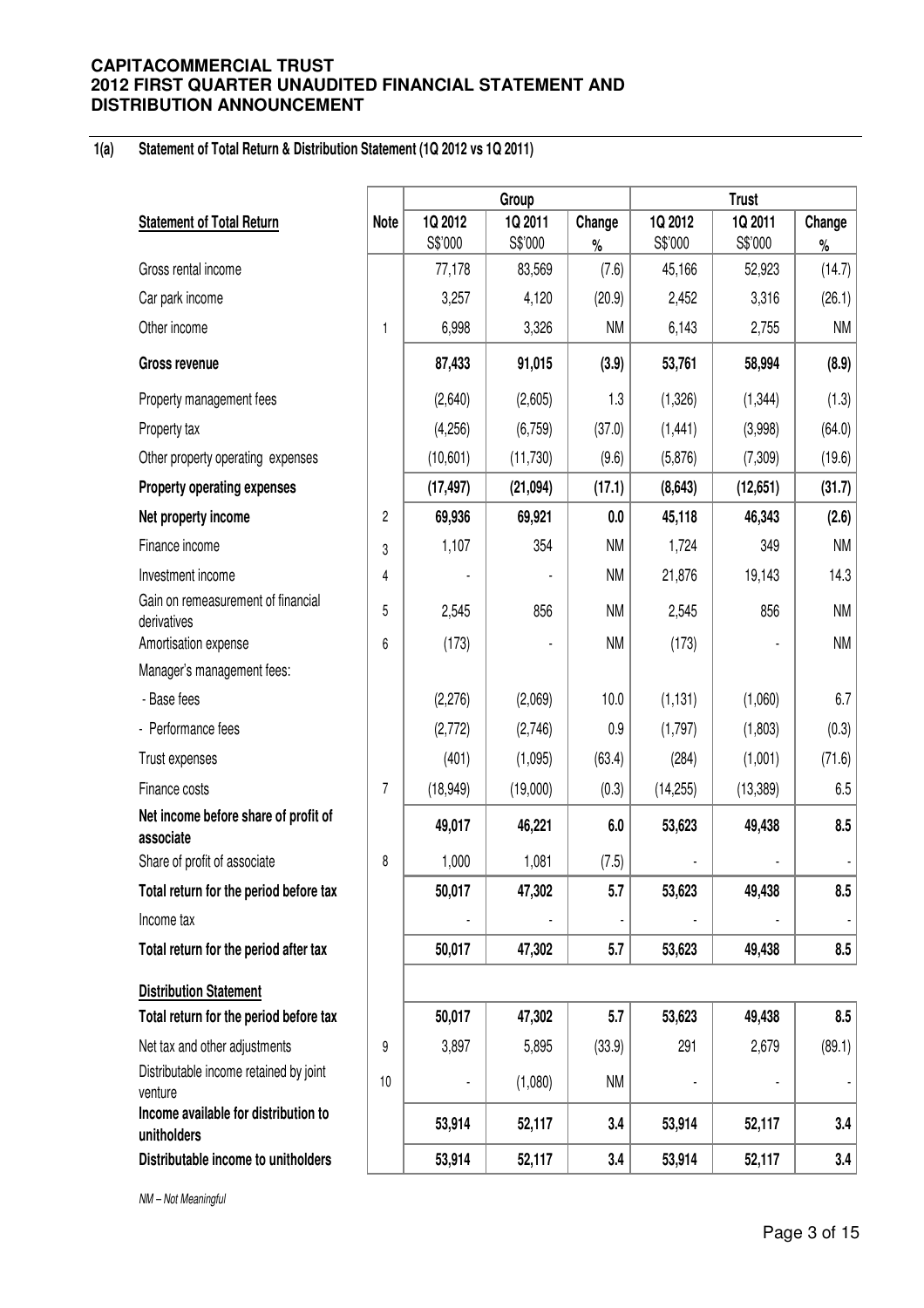# **Notes :**

(1) Other income include the following:-

- (a) Yield protection income from CapitaLand Commercial Limited ("CCL") amounting to S\$3.6 million in 1Q 2012 (S\$0.6 million for 1Q 2011) in relation to One George Street. The amounts were accrued pursuant to a Deed of Yield Protection dated 11 July 2008 entered into with CCL in connection with the purchase of One George Street. Under the Deed of Yield Protection, CCL guarantees a minimum net property income ("NPI") of S\$49.5 million per annum, being 4.25% per annum of S\$1.165 billion (being the purchase price for One George Street) for a period of 5 years from 11 July 2008.
- (b) Yield stabilization income of S\$0.2 million accrued from 22 March 2012 to 31 March 2012 for 20 Anson. The amount was accrued pursuant to a Deed of Yield Stabilization dated 22 March 2012 entered into with the vendors in the acquisition of 100.0% equity interest in FOPL, whereby a yield stabilization sum of S\$17.1 million was set aside to achieve a stabilized yield of up to 5.5% per annum of the property value of S\$430.0 million, for a period of 3.5 years from 22 March 2012.
- (2) The following items have been included in arriving at net property income:-

|                                        | Group   |                |        | Trust   |                |        |
|----------------------------------------|---------|----------------|--------|---------|----------------|--------|
|                                        | 1Q 2012 | <b>1Q 2011</b> | Change | 1Q 2012 | <b>1Q 2011</b> | Change |
|                                        | S\$'000 | S\$'000        | %      | S\$'000 | S\$'000        | %      |
| Depreciation and amortisation          | .308    | 532. ا         | (14.6) | 280. ا  | 1.470          | (12.9) |
| Impairment losses on trade receivables |         | 181            | (94.4) |         | 19             | (94.7) |

- (3) Finance income for the Trust relates mainly to shareholders' loan interest income from MSO Trust and FOPL.
- (4) This relates to the income distribution from RCS Trust and QCT for the Trust.
- (5) This relates to the gain on the remeasurement of fair value of interest rate swaps.
- (6) Please refer to Note 7 under paragraph 1(b)(i) "Balance Sheet as at 31 March 2012 vs 31 December 2011" for explanation of amortisation expense.
- (7) Finance costs include the following:-

|                                    | Group   |         |        | <b>Trust</b> |         |        |  |
|------------------------------------|---------|---------|--------|--------------|---------|--------|--|
|                                    | 1Q 2012 | 1Q 2011 | Change | 1Q 2012      | 1Q 2011 | Change |  |
|                                    | S\$'000 | S\$'000 | %      | S\$'000      | S\$'000 | %      |  |
| Interest cost                      | 14,947  | 15.048  | (0.7)  | 10,854       | 9,620   | 12.8   |  |
| Amortisation and transaction costs | 4,002   | 3.952   | 1.3    | 3.401        | 3.769   | (9.8)  |  |
| Total                              | 18,949  | 19,000  | (0.3)  | 14,255       | 13,389  | 6.5    |  |

- (8) Share of profit of associate relates to the equity accounting of QCT's results on a 3 month lag basis.
- (9) Net tax and other adjustments include the following:-

|                                                          |         | Group   |           |         | <b>Trust</b> |        |
|----------------------------------------------------------|---------|---------|-----------|---------|--------------|--------|
| Non-tax deductible/(chargeable) items:-                  | 1Q 2012 | 1Q 2011 | Change    | 1Q 2012 | 1Q 2011      | Change |
|                                                          | S\$'000 | S\$'000 | %         | S\$'000 | S\$'000      | %      |
| Manager's management fee payable in units                | 3,081   | 2,967   | 3.8       | 1,038   | 1,014        | 2.4    |
| Trustee's fees                                           | 197     | 182     | 8.2       | 1441    | 131          | 9.9    |
| Loss/(Gain) on remeasurement of financial<br>derivatives | (2,545) | (856)   | <b>NM</b> | (2,545) | (856)        | NM     |
| Amortisation and transaction costs                       | 4,002   | 3,952   | 1.3       | 3,401   | 3.769        | (9.8)  |
| Other items                                              | (838)   | (350)   | <b>NM</b> | (1,747) | (1,379)      | 26.7   |
| Net tax and other adjustments                            | 3,897   | 5,895   | (33.9)    | 291     | 2,679        | (89.1) |

(10) This relates to RCS Trust's retention of its taxable income in 1Q 2011 (CCT's 60.0% interest).

NM – Not Meaningful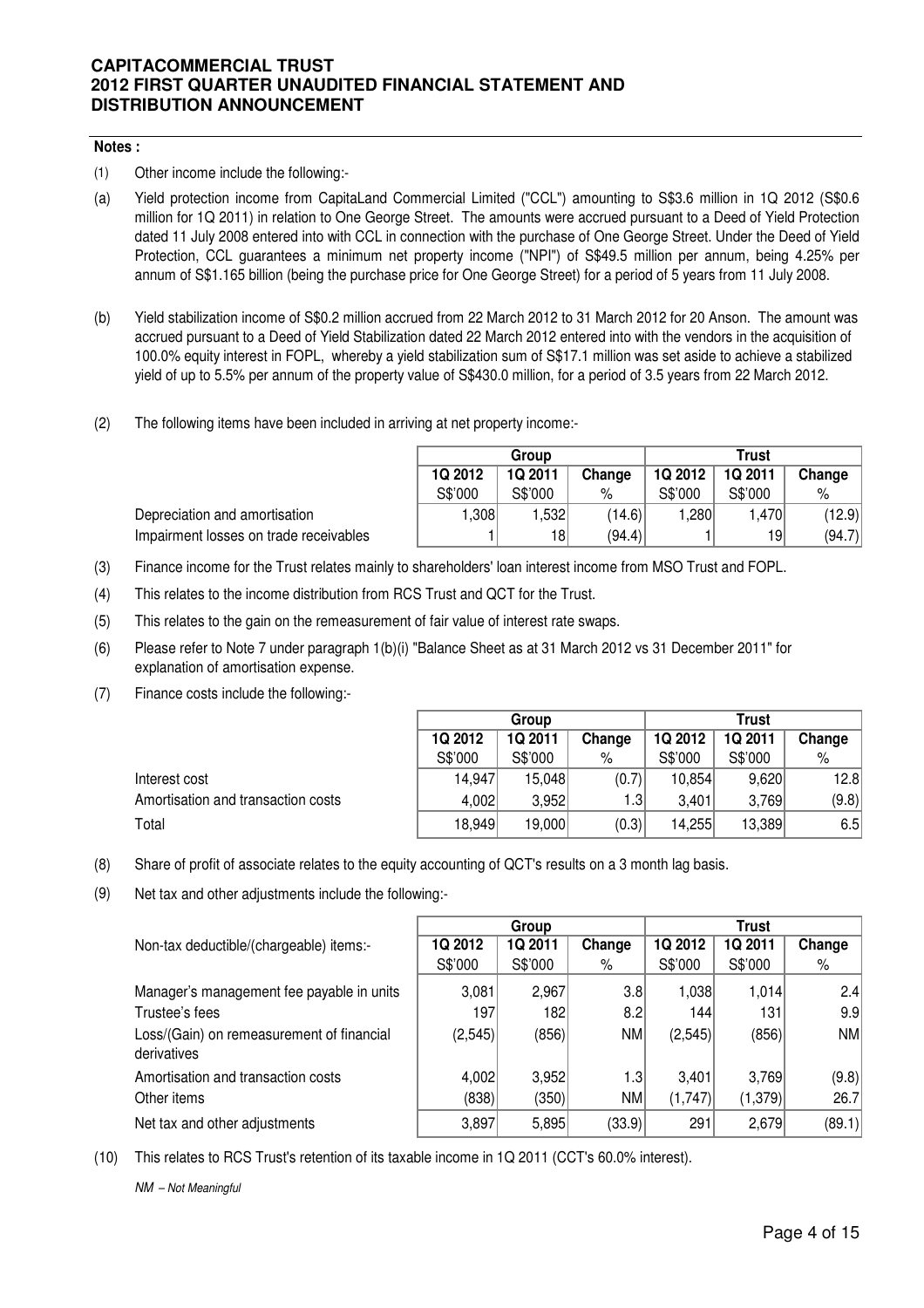# **1(b)(i) Balance Sheet as at 31 March 2012 vs 31 December 2011**

|                                          |                |                     | Group               |                | <b>Trust</b>        |                     |                |
|------------------------------------------|----------------|---------------------|---------------------|----------------|---------------------|---------------------|----------------|
|                                          | <b>Note</b>    | Mar 2012<br>S\$'000 | Dec 2011<br>S\$'000 | Change<br>$\%$ | Mar 2012<br>S\$'000 | Dec 2011<br>S\$'000 | Change<br>$\%$ |
| <b>Non-current assets</b>                |                |                     |                     |                |                     |                     |                |
| Plant and equipment                      |                | 923                 | 1,018               | (9.3)          | 797                 | 877                 | (9.1)          |
| Investment properties                    | 1              | 6,168,835           | 5,729,800           | 7.7            | 4,034,435           | 4,030,000           | 0.1            |
| Investment property under construction   | $\overline{c}$ | 287,690             | 281,853             | 2.1            |                     |                     |                |
| Subsidiaries                             | 3              |                     |                     |                | 434,007             |                     | <b>NM</b>      |
| Associate                                | 4              | 66,958              | 66,827              | 0.2            | 51,479              | 51,479              |                |
| Joint ventures                           | 5              | 64,800              | 64,800              |                | 956,924             | 954,875             | 0.2            |
| Available-for-sale unquoted investment   | 6              | 7,489               | 7,489               |                | 7,489               | 7,489               |                |
| Intangible asset                         | 7              | 16,927              |                     | <b>NM</b>      | 16,927              |                     | <b>NM</b>      |
| <b>Total non-current assets</b>          |                | 6,613,622           | 6,151,787           | 7.5            | 5,502,058           | 5,044,720           | 9.1            |
| <b>Current assets</b>                    |                |                     |                     |                |                     |                     |                |
| Trade and other receivables              | 8              | 11,526              | 25,188              | (54.2)         | 27,106              | 24,001              | 12.9           |
| Cash and cash equivalents                | 9              | 109,932             | 576,919             | (80.9)         | 43,114              | 542,537             | (92.1)         |
| <b>Total current assets</b>              |                | 121,458             | 602,107             | (79.8)         | 70,220              | 566,538             | (87.6)         |
| <b>Total assets</b>                      |                | 6,735,080           | 6,753,894           | (0.3)          | 5,572,278           | 5,611,258           | (0.7)          |
| <b>Current liabilities</b>               |                |                     |                     |                |                     |                     |                |
| Trade and other payables                 | 10             | 87,863              | 70,459              | 24.7           | 45,137              | 45,486              | (0.8)          |
| Current portion of security deposits     |                | 15,499              | 17,210              | (9.9)          | 9,238               | 11,121              | (16.9)         |
| Interest-bearing liabilities             | 11             |                     | 569,393             | <b>NM</b>      |                     | 569,393             | NM             |
| <b>Total current liabilities</b>         |                | 103,362             | 657,062             | (84.3)         | 54,375              | 626,000             | (91.3)         |
| <b>Non-current liabilities</b>           |                |                     |                     |                |                     |                     |                |
| Non-current portion of security deposits |                | 33,395              | 28,583              | 16.8           | 17,976              | 17,334              | 3.7            |
| Interest-bearing liabilities             | 12             | 1,668,519           | 1,086,671           | 53.5           | 901,396             | 320,000             | <b>NM</b>      |
| Loans from joint venture partners        | 13             | 64,800              | 64,800              |                |                     |                     |                |
| Convertible bonds - liability component  | 14             | 364,101             | 361,453             | 0.7            | 364,101             | 361,453             | 0.7            |
| Fair value of financial derivatives      | 15             | 11,385              | 13,929              | (18.3)         | 11,385              | 13,929              | (18.3)         |
| <b>Total non-current liabilities</b>     |                | 2,142,200           | 1,555,436           | 37.7           | 1,294,858           | 712,716             | 81.7           |
| <b>Total liabilities</b>                 |                | 2,245,562           | 2,212,498           | 1.5            | 1,349,233           | 1,338,716           | 0.8            |
| Net assets                               |                | 4,489,518           | 4,541,396           | (1.1)          | 4,223,045           | 4,272,542           | (1.2)          |
| Unitholders' funds                       |                | 4,489,518           | 4,541,396           | (1.1)          | 4,223,045           | 4,272,542           | (1.2)          |
| NM-Not Meaningful                        |                |                     |                     |                |                     |                     |                |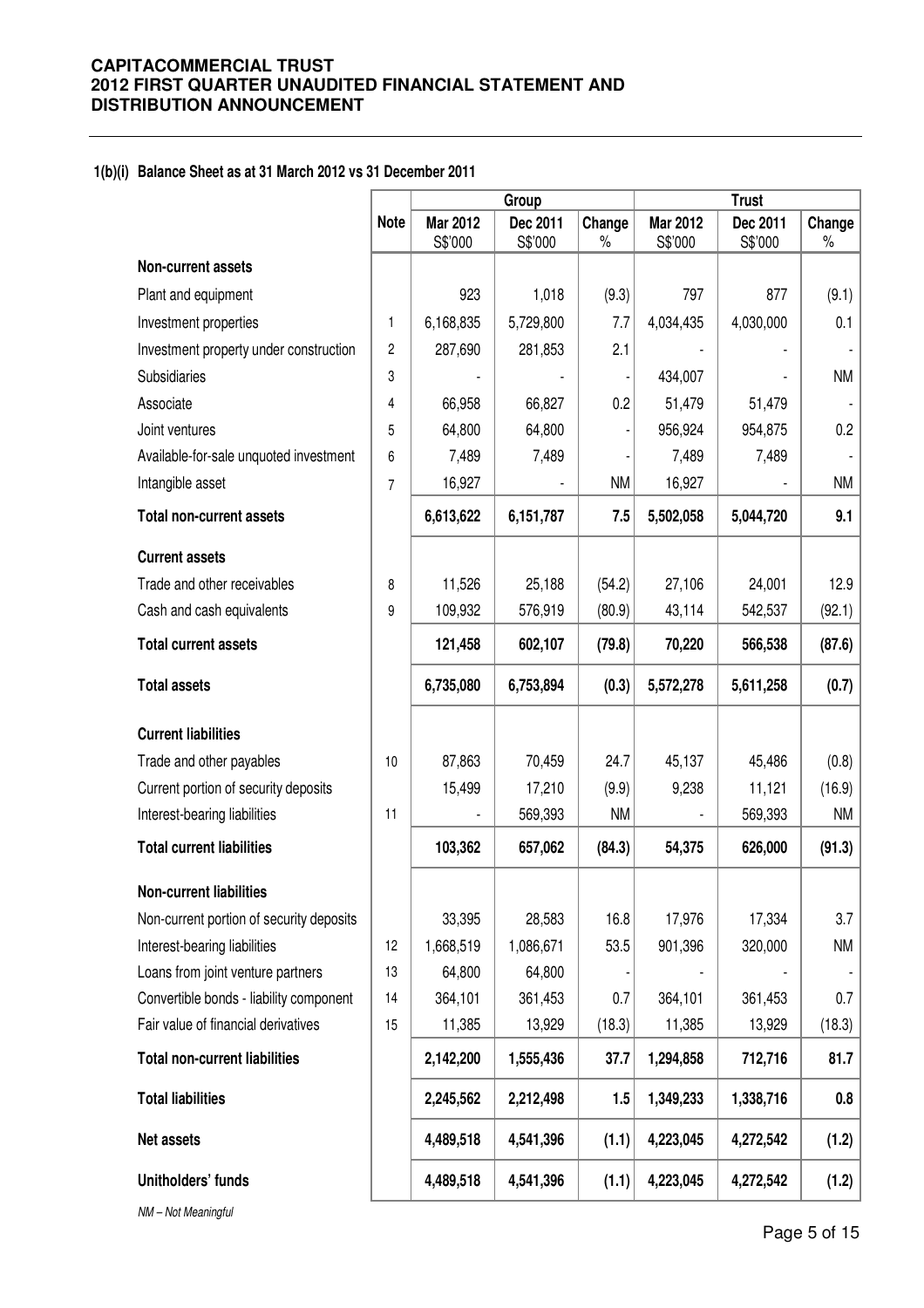#### **Notes :**

- (1) The increase in the Group's investment properties was mainly due to the addition of Twenty Anson which CCT has acquired through its 100.0% equity interest in FOPL on 22 March 2012.
- (2) Investment property under construction refers to CCT's 40.0% interest in CapitaGreen.
- (3) This relates to the 100.0% investment in CCT MTN Pte. Ltd. of \$1 and FOPL of approximately \$434.0 million.
- (4) This relates to the 30.0% investment in QCT. QCT is a Malaysia-listed real estate investment trust focused on acquiring and investing in commercial properties in Malaysia.
- (5) These relate to the 60.0% interest in RCS Trust of S\$826.5 million and 40.0% interest in MSO Trust of S\$130.4 million by the Trust. S\$64.8 million is the shareholder loan to MSO Trust by the Group.
- (6) This relates to the investment in MCDF. MCDF is an investment fund which invests in real estate development properties primarily in Kuala Lumpur and the Klang Valley.
- (7) This relates to the unamortized yield stabilization sum receivable by the Group for its 100.0% interest in FOPL. The intangible asset will be amortised over the yield stabilization period of 3.5 years commencing on 22 March 2012.
- (8) The decrease in trade and other receivables for the group was mainly due to the net input tax received from IRAS in respect of the differential premium payment by MSO Trust.
- (9) The decrease in the Group's cash and cash equivalents was due mainly to the total estimated consideration of S\$446.8 million paid for CCT's 100.0% equity interest in FOPL. Please refer to the cash flow statements in paragraph 1(c) on page 8 for more details of movement of cash.
- (10) Movement in trade and other payables for the group was mainly due to the deferred income relating to the yield stabilization sum set aside for FOPL.
- (11) The decrease in interest-bearing liabilities under current liabilities was due mainly to the repayment of secured bank borrowings of S\$570.0 million on 16 March 2012.
- (12) Interest-bearing liabilities under non-current liabilities as at 31 March 2012 comprised of:
	- a) Secured term loans by RCS Trust of gross borrowings of S\$1,000.0 million (CCT's 60% interest is S\$600.0 million);
	- b) Secured term loans by MSO Trust of gross borrowings of S\$440.0 million (CCT's 40.0% interest is S\$176.0 million);
	- c) Fixed rate notes totalling S\$320.0 million; and
	- d) Unsecured bank borrowings of S\$585.0 million.
- (13) This relates to CCT's 40.0% interest in MSO Trust's shareholders' loan.
- (14) This relates to the liability component of the outstanding S\$146.8 million CB due 2013 and S\$224.5 million CB due 2015, carried at amortised cost.
- (15) This relates to the fair value of the interest rate swaps.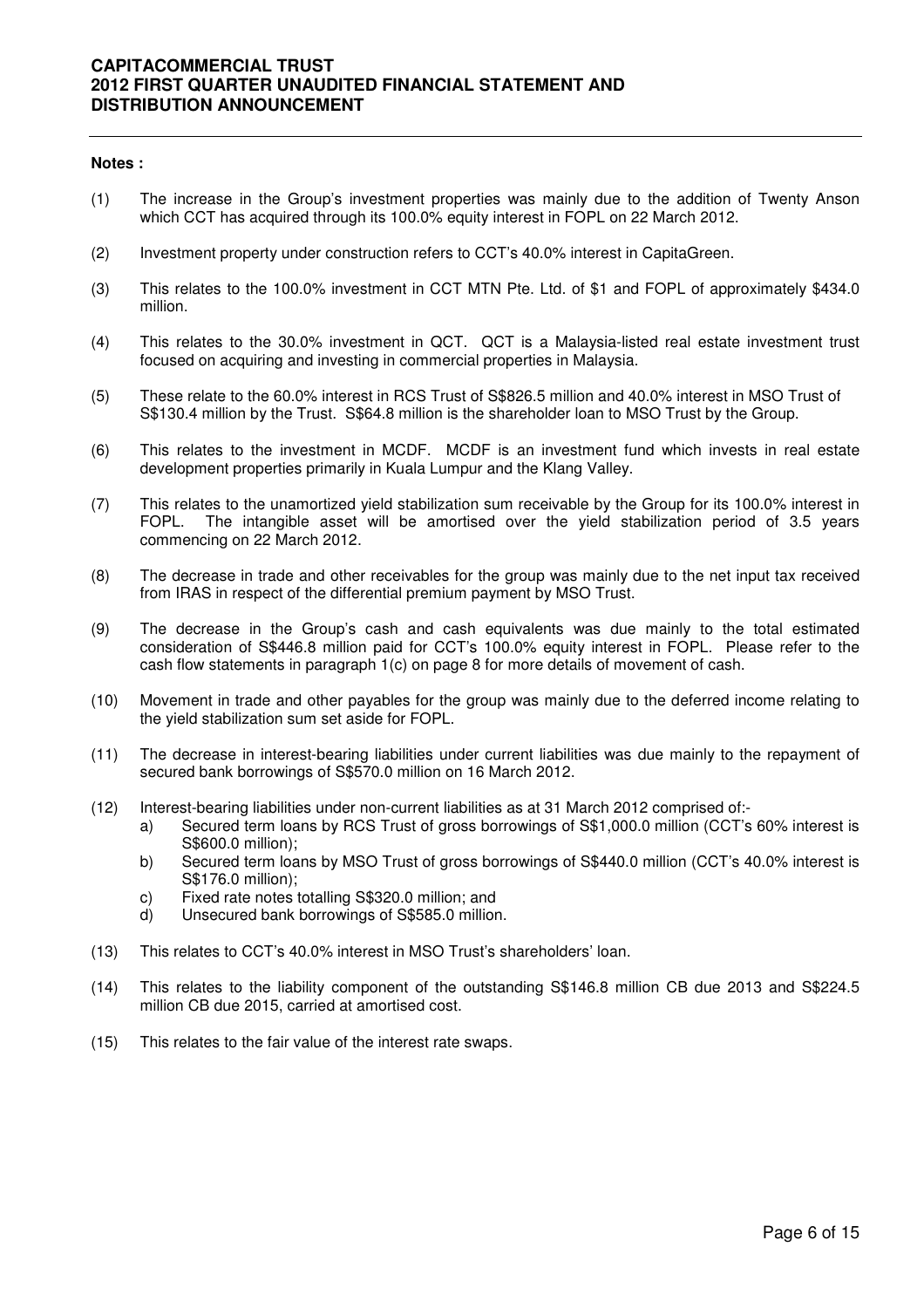#### **1(b)(ii) Aggregate amount of borrowings (including debt securities)**

|                                                   |                 | Group     |           |                 | <b>Trust</b>             |           |
|---------------------------------------------------|-----------------|-----------|-----------|-----------------|--------------------------|-----------|
|                                                   | <b>Mar 2012</b> | Dec 2011  | Change    | <b>Mar 2012</b> | Dec 2011                 | Change    |
|                                                   | S\$'000         | S\$'000   | %         | S\$'000         | S\$'000                  | %         |
| <b>Secured borrowings</b>                         |                 |           |           |                 |                          |           |
| Amount repayable after one year                   | 776,000         | 776,000   |           |                 | $\overline{\phantom{a}}$ |           |
| Less: Unamortised portion of<br>transaction costs | (8, 877)        | (9,329)   | (4.8)     |                 |                          |           |
|                                                   | 767,123         | 766,671   | 0.1       |                 | $\overline{\phantom{a}}$ | NM        |
| Amount repayable within one year                  |                 | 570,000   | <b>NM</b> |                 | 570,000                  | NM        |
| Less: Unamortised portion of<br>transaction costs |                 | (607)     | <b>NM</b> |                 | (607)                    | <b>NM</b> |
|                                                   |                 | 569,393   | <b>NM</b> |                 | 569,393                  | NM        |
| <b>Total</b>                                      | 767,123         | 1,336,064 | (42.6)    |                 | 569,393                  | $N$ M     |
| <b>Unsecured borrowings</b>                       |                 |           |           |                 |                          |           |
| Amount repayable after one year                   | 1,272,377       | 685,084   | 85.7      | 1,272,377       | 685,084                  | 85.7      |
| Less: Unamortised portion of<br>transaction costs | (6,880)         | (3,631)   | 89.5      | (6,880)         | (3,631)                  | 89.5      |
| Total                                             | 1,265,497       | 681,453   | 85.7      | 1,265,497       | 681,453                  | 85.7      |
| <b>Total borrowings</b>                           | 2,032,620       | 2,017,517 | 0.7       | 1,265,497       | 1,250,846                | 1.2       |

NM - Not Meaningful

#### **Details of any collaterals**

- (1) As security for the secured term loans of S\$1.0 billion (CCT's 60.0% interest is S\$600.0 million), RCS Trust has granted in favour of the lender the following:
	- (i) a mortgage over RCS;
	- (ii) an assignment of the insurance policies relating to RCS;
	- (iii) an assignment of the agreements relating to the management of RCS;
	- (iv) an assignment and charge of the rental proceeds and tenancy agreements of units in RCS; and
	- (v) a charge creating a fixed and floating charge over certain assets of RCS.
- (2) As security for the secured term loans facilities of S\$440.0 million and revolving loan facility of S\$450.0 million (CCT's 40.0% interest is S\$176.0 million and S\$180.0 million respectively), MSO Trust has granted in favour of the lenders the following:
	- (i) a mortgage over the property described as the whole of Lot 503A of Town Subdivision 1, together with the building(s) erected or to be erected thereon;
	- (ii) an assignment of the insurance policies;
	- (iii) an assignment of proceeds, project documents, shareholders' undertaking and the security trust deed; and
	- (iv) a fixed and floating charge over the property.

#### **Collaterals released**

Following the repayment of the S\$570.0 million secured long term borrowings on 16 March 2012, all securities of Capital Tower have been discharged by the lenders.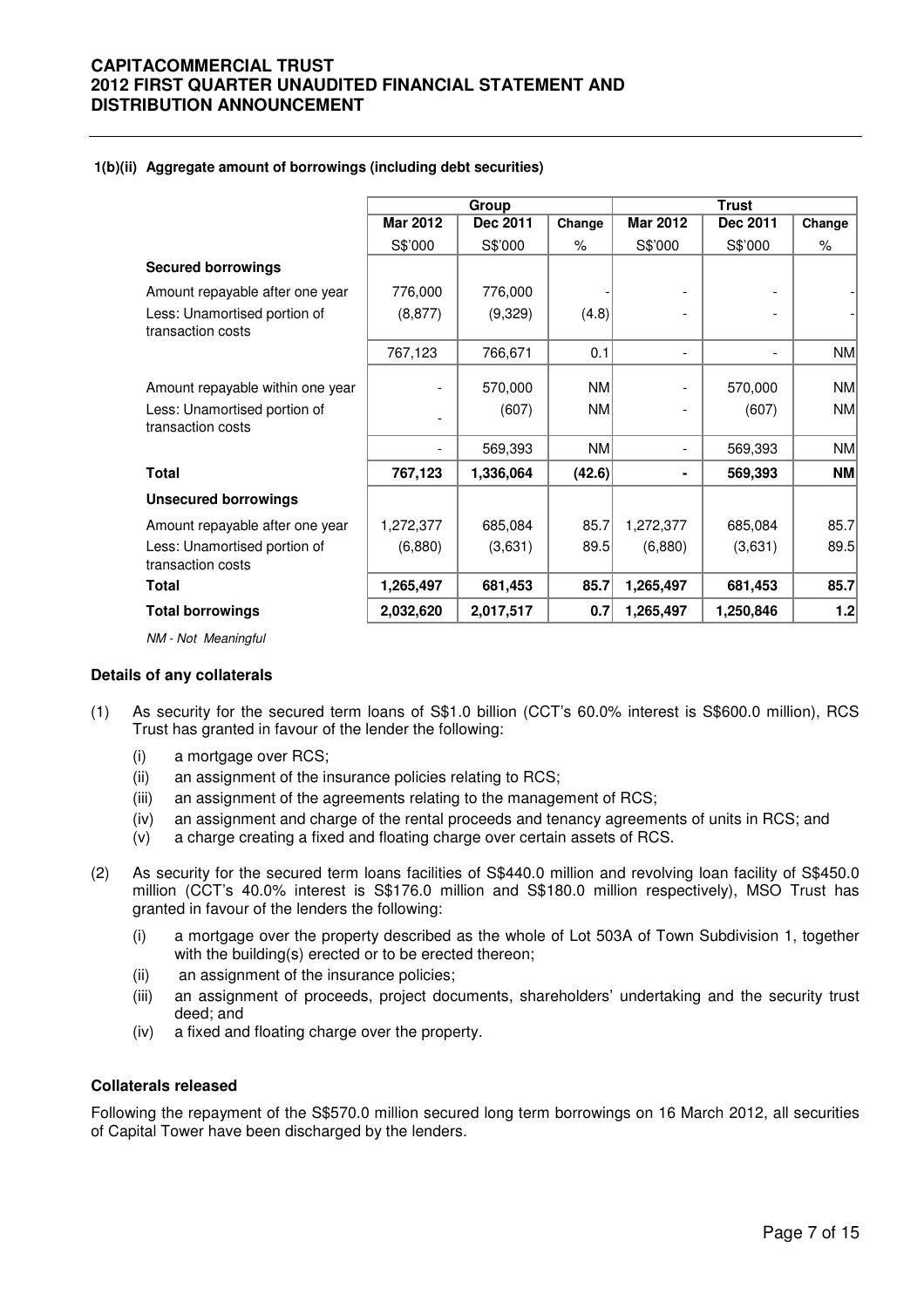#### **1(c) Cash flow statement (1Q 2012 vs 1Q 2011)**

|                                                     |                |                    | Group              |
|-----------------------------------------------------|----------------|--------------------|--------------------|
|                                                     | <b>Note</b>    | 1Q 2012<br>S\$'000 | 1Q 2011<br>S\$'000 |
| <b>Operating activities</b>                         |                |                    |                    |
| Total return for the period before tax              |                | 50,017             | 47,302             |
| <b>Adjustments for</b>                              |                |                    |                    |
| Share of profit of associate                        |                | (1,000)            | (1,081)            |
| Amortisation of lease incentives                    |                | 1,212              | 1,392              |
| Amortisation expense                                |                | 173                |                    |
| Finance costs                                       |                | 18,949             | 19,000             |
| Depreciation of plant and equipment                 |                | 96                 | 140                |
| Gain on disposal of plant and equipment             |                |                    | (1)                |
| Impairment losses on trade receivables              |                | 1                  | 18                 |
| Finance income                                      |                | (1, 107)           | (354)              |
| Gain on remeasurement of financial derivatives      |                | (2, 545)           | (856)              |
| Manager's management fees paid and payable in units |                | 3,081              | 2,967              |
| Foreign exchange loss                               |                | 205                | 201                |
| Operating income before working capital changes     |                | 69,082             | 68,728             |
| <b>Changes in working capital</b>                   |                |                    |                    |
| Trade and other receivables                         |                | 12,903             | (2, 374)           |
| Trade and other payables                            |                | 13,732             | (30, 557)          |
| Security deposits                                   |                | 3,101              | 1,724              |
| Net cash from operating activities                  |                | 98,818             | 37,521             |
| <b>Investing activities</b>                         |                |                    |                    |
| Capital expenditure on investment properties        |                | (14,930)           | (2,976)            |
| Purchase of plant and equipment                     |                | (40)               | (601)              |
| Proceeds from sale of plant and equipment           |                |                    |                    |
| Acquisition of a subsidiary, net of cash acquired   | 1              | (446, 807)         |                    |
| Distributions from associate                        |                | 1,889              | 1,842              |
| Interest received                                   |                | 653                | 354                |
| Net cash used in investing activities               |                | (459, 235)         | (1, 380)           |
| <b>Financing activities</b>                         |                |                    |                    |
| Interest paid                                       |                | (11, 454)          | (14, 381)          |
| Borrowing transaction costs paid                    |                | (3,886)            | (80)               |
| Distribution to unitholders                         |                | (106, 230)         | (110, 956)         |
| Repayment of interest-bearing liabilities           | $\overline{c}$ | (570,000)          | (100,000)          |
| Proceeds from interest-bearing liabilities          | 3              | 585,000            | 1,800              |
| Net cash used in financing activities               |                | (106, 570)         | (223, 617)         |
| Net decrease in cash and cash equivalents           |                | (466, 987)         | (187, 476)         |
| Cash and cash equivalents at beginning of period    |                | 576,919            | 635,937            |
| Cash and cash equivalents at end of period          |                | 109,932            | 448,461            |

#### **Notes:**

(1) This relates to the acquisition of 100.0% equity interest in FOPL.<br>(2) This relates to the repayment of CCT's S\$570.0 million secured This relates to the repayment of CCT's S\$570.0 million secured bank borrowings on 16 March 2012.

(3) This relates to CCT's unsecured bank borrowings totalling S\$585.0 million.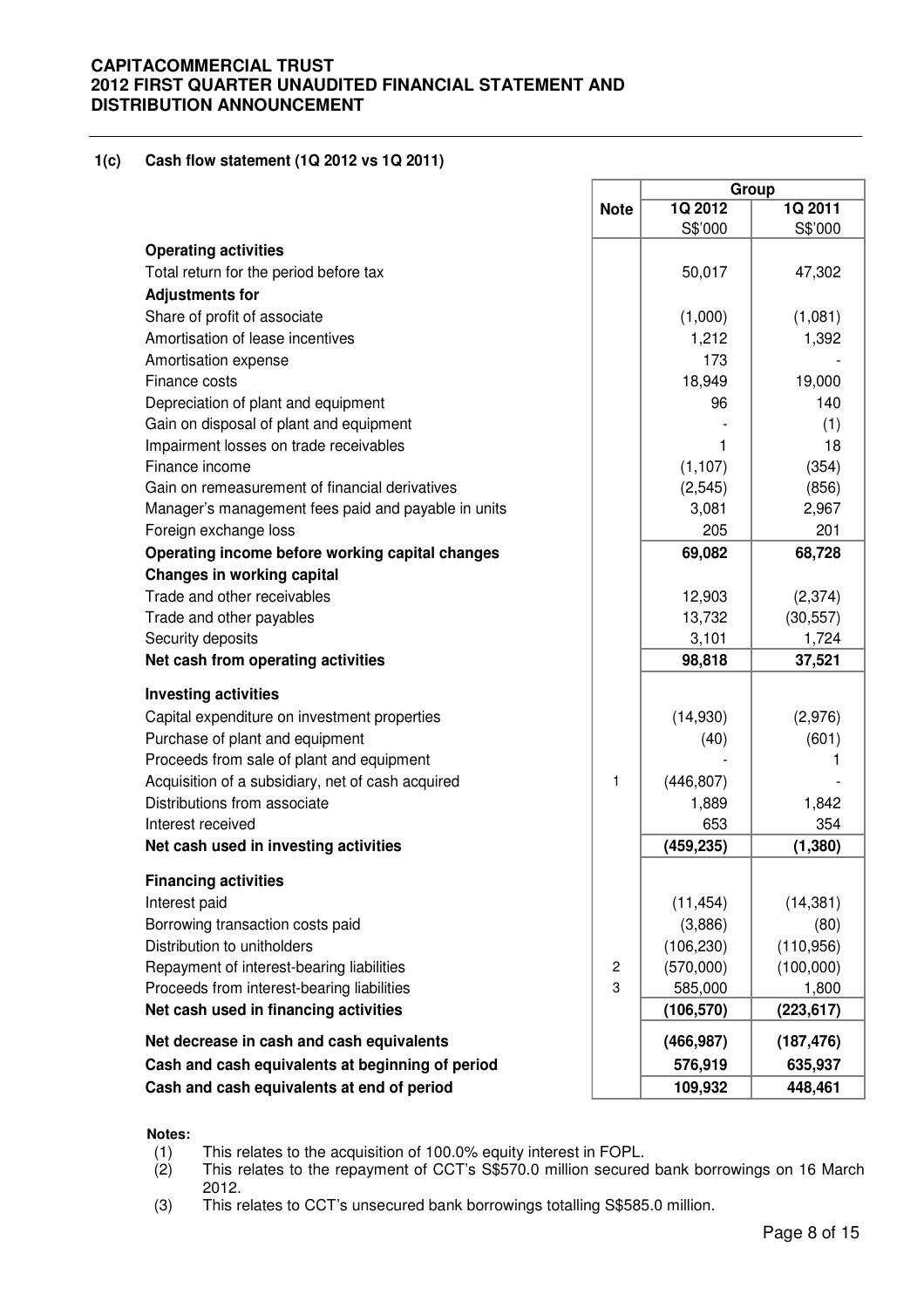#### **1(d) Statement of changes in unitholders' funds (1Q 2012 vs 1Q 2011)**

|                                                                                | Group              |                    | <b>Trust</b>       |                    |  |
|--------------------------------------------------------------------------------|--------------------|--------------------|--------------------|--------------------|--|
|                                                                                | 1Q 2012<br>S\$'000 | 1Q 2011<br>S\$'000 | 1Q 2012<br>S\$'000 | 1Q 2011<br>S\$'000 |  |
| Net assets at beginning of period                                              | 4,541,396          | 4,273,741          | 4,272,542          | 4,072,542          |  |
| <b>Operations</b>                                                              |                    |                    |                    |                    |  |
| Net increase in net assets resulting from                                      |                    |                    |                    |                    |  |
| operations                                                                     | 50,017             | 47,302             | 53,623             | 49,438             |  |
| Unitholders' transactions                                                      |                    |                    |                    |                    |  |
| Creation of new units:                                                         |                    |                    |                    |                    |  |
| - Manager's management fee paid in Units                                       | 3,110              | 2,943              | 3,110              | 2,943              |  |
| Distributions to unitholders                                                   | (106, 230)         | (110,956)          | (106, 230)         | (110, 956)         |  |
| Net decrease in net assets resulting from<br>unitholders' transactions         | (103, 120)         | (108, 013)         | (103, 120)         | (108, 013)         |  |
| <b>Movement in reserves</b>                                                    |                    |                    |                    |                    |  |
| <b>Translation reserves</b>                                                    | 1,225              | (171)              |                    |                    |  |
| Net increase / (decrease) in net assets<br>resulting from movement in reserves | 1,225              | (171)              |                    |                    |  |
| Total decrease in net assets                                                   | (51, 878)          | (60, 882)          | (49, 497)          | (58, 575)          |  |
| Net assets at end of period                                                    | 4,489,518          | 4,212,859          | 4,223,045          | 4,013,967          |  |

#### **Convertible Bonds**

CCT has the following Convertible Bonds outstanding as at 31 March 2012:-

| <b>Principal Amount Outstanding</b>                  | <b>Maturity Date</b> | <b>Conversion Price</b><br>per Unit as at<br>31 March 2012 |
|------------------------------------------------------|----------------------|------------------------------------------------------------|
| <b>CB due 2013</b><br>\$146.8 million 2.0 per cent.  | 6 May 2013           | 1.7778                                                     |
| <b>CB due 2015</b><br>S\$224.5 million 2.7 per cent. | 21 April 2015        | 1.2668                                                     |

Assuming all the Convertible Bonds are fully converted based on the conversion price, the number of new units to be issued would be 259,764,030, representing 9.2% of the total number of CCT units in issue as at 31 March 2012 (2,835,761,209 Units). This is against 272,117,506 Units (CB due 2013 at the conversion price of S\$1.7778 per unit and CB due 2015 at the conversion price of S\$1.3168 per unit as at 31 March 2011), representing 9.6% of the total number of CCT units in issue as at 31 March 2011 ( 2,825,291,611 Units).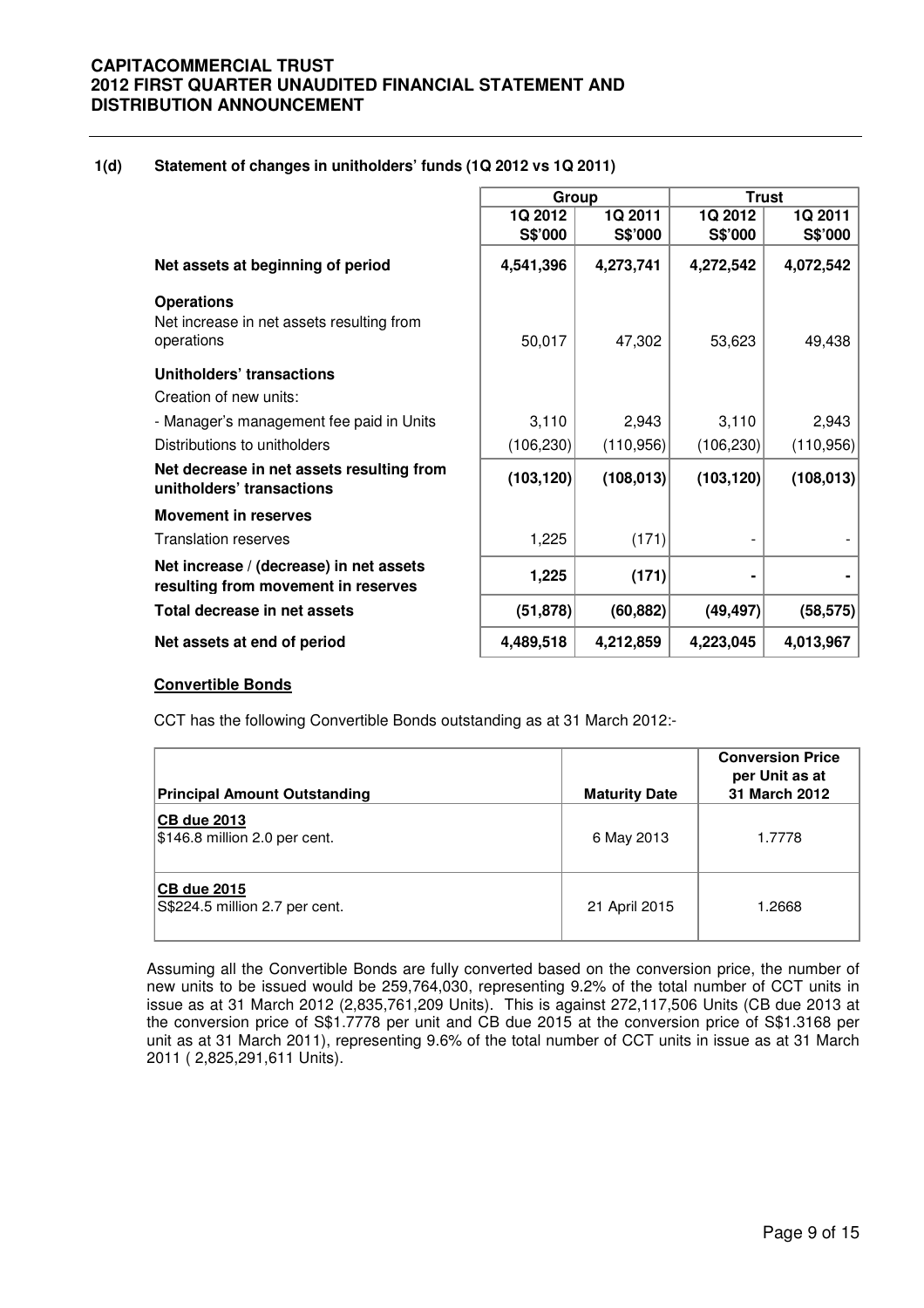### **1(e) Details of any change in the units (1Q 2012 vs 1Q 2011)**

|                                                                                                                           | <b>Group and Trust</b>  |                  |  |
|---------------------------------------------------------------------------------------------------------------------------|-------------------------|------------------|--|
|                                                                                                                           | <b>1Q 2012</b><br>Units | 1Q 2011<br>Units |  |
| Units in issue as at beginning of period<br>Issue of new Units:-                                                          | 2,832,787,200           | 2,823,308,500    |  |
| - in settlement of the manager's management fee in relation<br>to CCT's 60.0 % interest in Raffles City through RCS Trust | 1,959,519               | 1,305,717        |  |
| - in settlement of the manager's management fees in relation<br>to Wilkie Edge and One George Street                      | 1,014,490               | 677,394          |  |
| Units in issue as at end of period                                                                                        | 2,835,761,209           | 2,825,291,611    |  |

**2 Whether the figures have been audited, or reviewed and in accordance with which standard (e.g. The Singapore Standard on Auditing 910 (Engagement to Review Financial Statements), or an equivalent standard)** 

The figures have not been audited nor reviewed by our auditors.

**3 Where the figures have been audited or reviewed, the auditor's report (including any qualifications or emphasis of matter)** 

Not applicable.

**4 Whether the same accounting policies and methods of computation as in the issuer's most recent audited annual financial statements have been complied** 

The accounting policies and methods of computation applied in the financial statements for the current reporting period are consistent with the audited financial statements for the year ended 31 December 2011.

**5 If there are any changes in the accounting policies and methods of computation, including any required by an accounting standard, what has changed, as well as the reasons for, and the effect of, the change** 

Nil.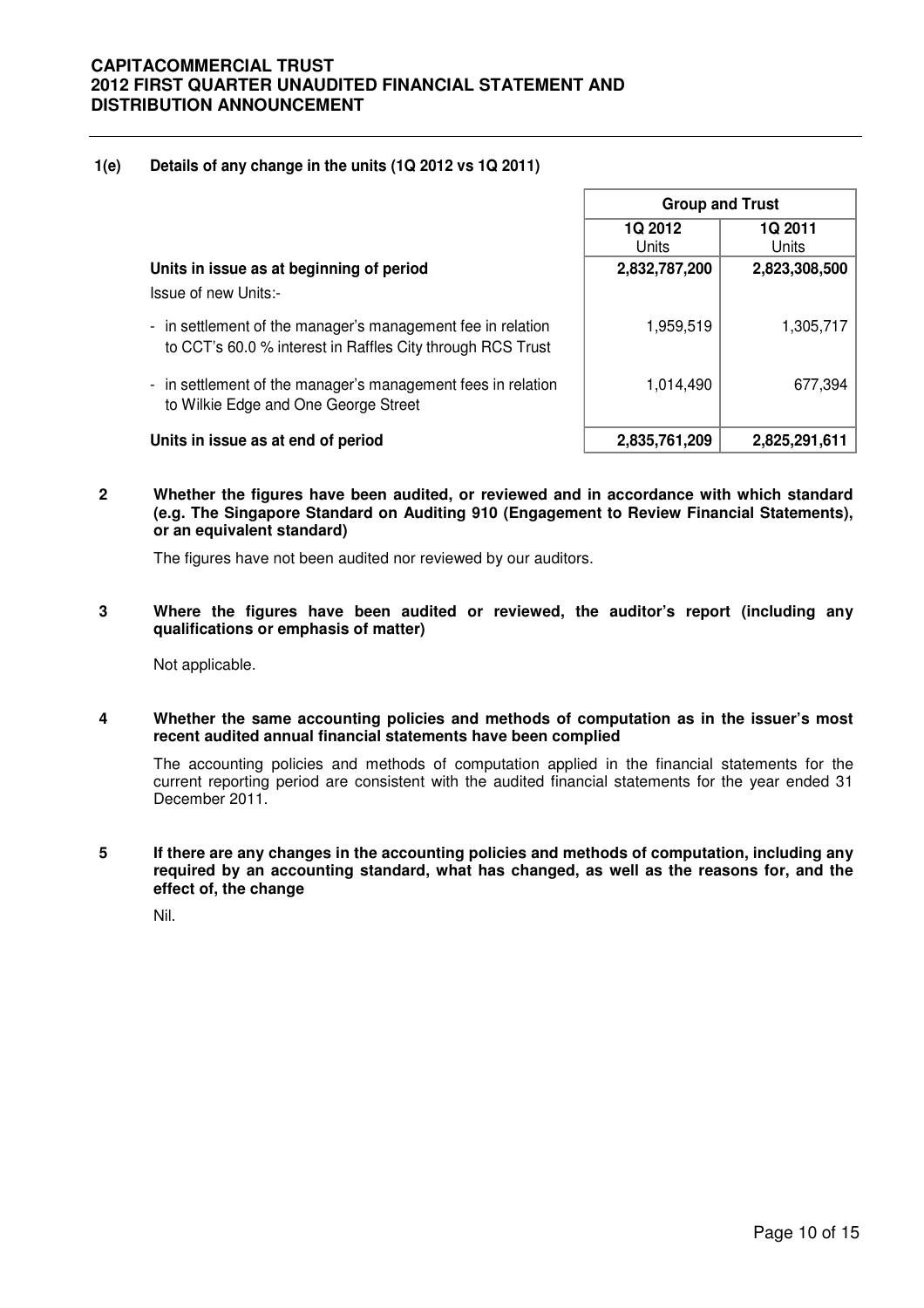#### **6 Earnings per unit ("EPU") and distribution per unit ("DPU") for the financial period**

#### **EPU (1Q 2012 vs 1Q 2011)**

|                                                                              | Group         |                   | <b>Trust</b>   |                |  |
|------------------------------------------------------------------------------|---------------|-------------------|----------------|----------------|--|
|                                                                              | 1Q 2012       | 1Q 2011           | <b>1Q 2012</b> | <b>1Q 2011</b> |  |
| <b>Basic EPU</b><br>Weighted average number of Units<br>in issue             | 2,834,748,085 | 2,824,630,574     | 2,834,748,085  | 2,824,630,574  |  |
| Based on weighted average number<br>of Units in issue <sup>1</sup>           | 1.76c         | 1.67 <sub>¢</sub> | 1.89¢          | 1.75c          |  |
| <b>Diluted EPU</b><br>Weighted average number of Units<br>in issue (diluted) | 3,011,966,272 | 2,824,630,574     | 3,011,966,272  | 2,824,630,574  |  |
| Based on weighted average number<br>of Units in issue (diluted) <sup>2</sup> | 1.75c         | 1.67¢             | 1.87c          | 1.75c          |  |

#### **Notes:**

- (1) In computing the basic EPU, total return for the period after tax and the weighted average number of Units outstanding during the period are used.
- (2) In computing the diluted EPU, the total return for the period after tax and the weighted average number of Units outstanding during the period are adjusted for the effects of all dilutive potential Units arising from the assumed conversion of the Convertible Bonds to Units.

#### **Distribution per unit ("DPU")**

In computing the DPU, the number of Units as at the end of each period is used for the computation. The DPU for the Group and the Trust are the same.

|                                                                | 1Q 2012       | <b>1Q 2011</b> |
|----------------------------------------------------------------|---------------|----------------|
| Number of Units in issue as at end of period                   | 2,835,761,209 | 2,825,291,611  |
| <u>DPU</u>                                                     |               |                |
| Based on the number of Units in issue at the end of the period | 1.90¢         | 1.84¢          |

#### **Note:**

(1) DPU is computed on the basis that none of the outstanding S\$146.8 million CB due 2013 and S\$224.5 million CB due 2015 is converted into Units. Accordingly, the actual quantum of DPU may differ if any of the outstanding CB due 2013 and CB due 2015 is converted into Units.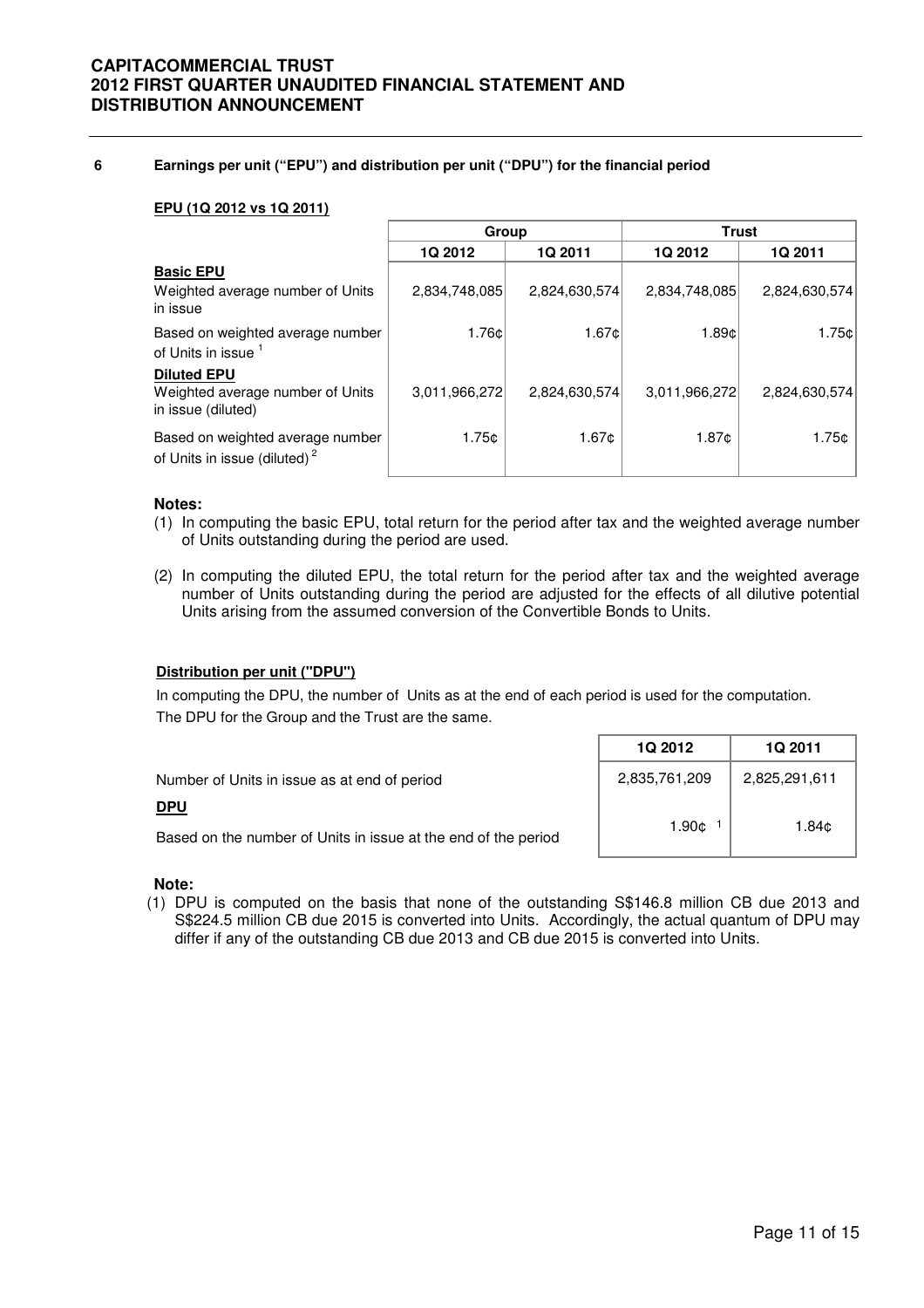#### **7 Net asset value ("NAV") backing per Unit based on Units in issue at the end of the period.**

|                                                                              |             | Group         |               | <b>Trust</b>  |               |
|------------------------------------------------------------------------------|-------------|---------------|---------------|---------------|---------------|
|                                                                              | <b>Note</b> | 31-Mar-12     | 31-Dec-11     | 31-Mar-12     | 31-Dec-11     |
| Number of Units in issue at end of period                                    |             | 2,835,761,209 | 2,832,787,200 | 2,835,761,209 | 2,832,787,200 |
| NAV (S\$'000)                                                                |             | 4,489,518     | 4,541,396     | 4,223,045     | 4,272,542     |
| NAV per Unit                                                                 |             | \$1.58        | \$1.60        | \$1.49        | \$1.51        |
| Adjusted NAV per Unit (excluding the<br>distributable income to unitholders) |             | \$1.56        | \$1.57        | \$1.47        | \$1.47        |

#### **Note:**

(1) NAV per Unit was computed based on net asset value over the number of Units in issue at end of the period.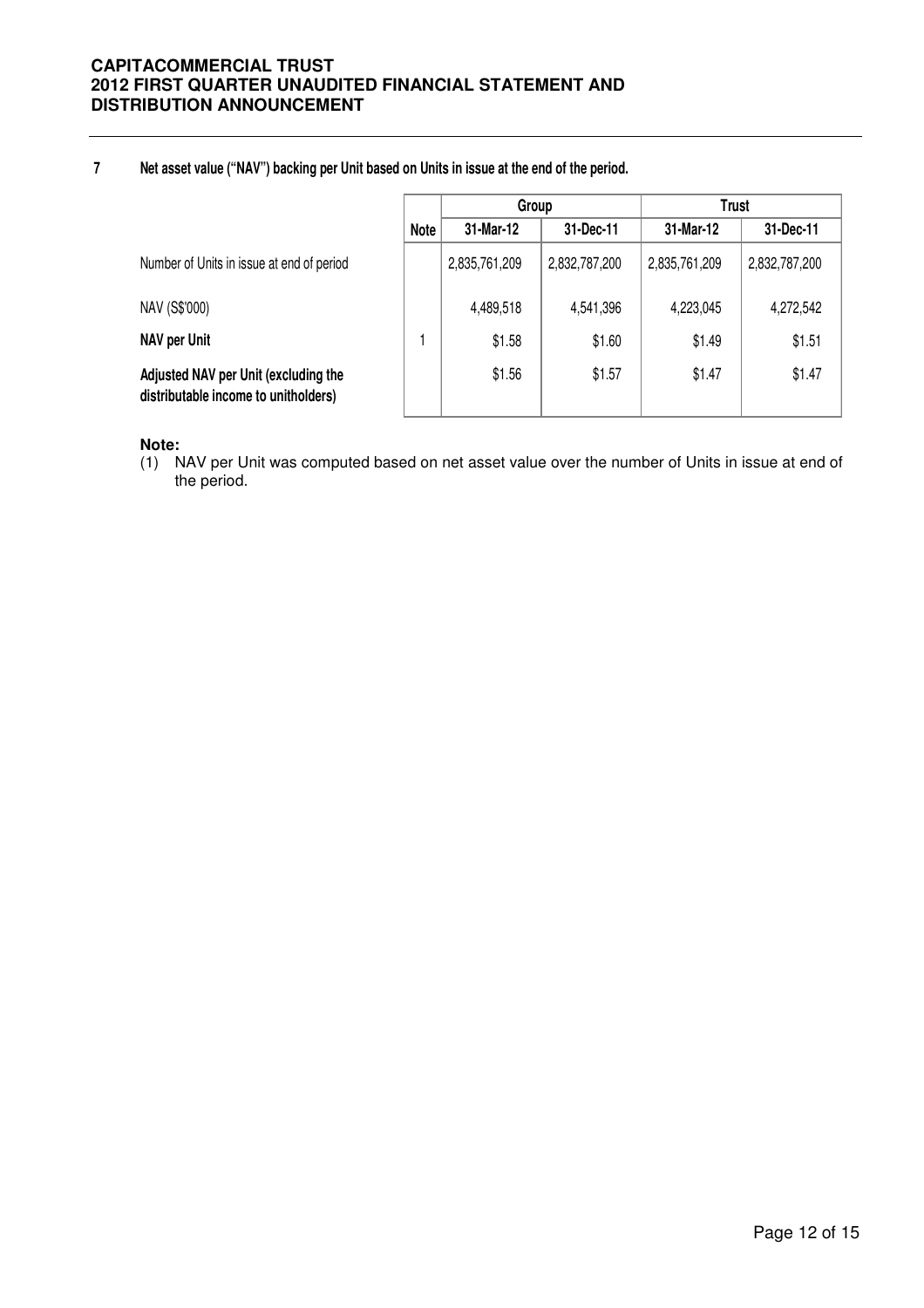#### **8 Review of the performance**

|                                                  |                    | Group              |  |
|--------------------------------------------------|--------------------|--------------------|--|
|                                                  | 1Q 2012<br>S\$'000 | 1Q 2011<br>S\$'000 |  |
| <b>Statement of Total Return</b>                 |                    |                    |  |
| Gross revenue                                    | 87,433             | 91,015             |  |
| Property operating expenses                      | (17, 497)          | (21,094)           |  |
| Net property income                              | 69,936             | 69,921             |  |
| Finance income                                   | 1,107              | 354                |  |
| Gain on remeasurement of financial derivatives   | 2,545              | 856                |  |
| Amortisation expense                             | (173)              |                    |  |
| Manager's management fees:                       |                    |                    |  |
| - Base fees                                      | (2, 276)           | (2,069)            |  |
| - Performance fees                               | (2,772)            | (2,746)            |  |
| Trust expenses                                   | (401)              | (1,095)            |  |
| Finance costs                                    | (18, 949)          | (19,000)           |  |
| Net income before share of profit of associate   | 49,017             | 46,221             |  |
| Share of profit of associate                     | 1,000              | 1,081              |  |
| Total return for the period before tax           | 50,017             | 47,302             |  |
| Income tax                                       |                    |                    |  |
| Total return for the period after tax            | 50,017             | 47,302             |  |
| <b>Distribution Statement</b>                    |                    |                    |  |
| Total return for the period before tax           | 50,017             | 47,302             |  |
| Net tax and other adjustments                    | 3,897              | 5,895              |  |
| Distribution income retained by joint venture    |                    | (1,080)            |  |
| Income available for distribution to unitholders | 53,914             | 52,117             |  |
| Distributable income to unitholders              | 53,914             | 52,117             |  |
| <b>DPU</b>                                       |                    |                    |  |
| For the period                                   | 1.90¢              | 1.84¢              |  |
| Annualised                                       | 7.64¢              | 7.46¢              |  |

#### **Review of the performance 1Q 2012 vs 1Q 2011**

 Gross revenue of S\$87.4 million for 1Q 2012 was lower than that for 1Q 2011 by S\$3.6 million or 3.9%. The decrease was mainly due to lower revenue of Six Battery Road, One George Street, and development at CapitaGreen.

Property operating expenses of S\$17.5 million for 1Q 2012 were S\$3.6 million or 17.1% lower compared with 1Q 2011. The decrease in expenses was mainly due to lower property tax as well as other operating expenses.

Finance income of S\$1.1 million for 1Q 2012 was higher than that for 1Q 2011 by S\$0.8 million due mainly to the interest income from MSO Trust of S\$0.5 million and higher deposit interest income of S\$0.3 million. Amortisation expense relates to the amortization of the yield stabilization sum for 1Q 2012.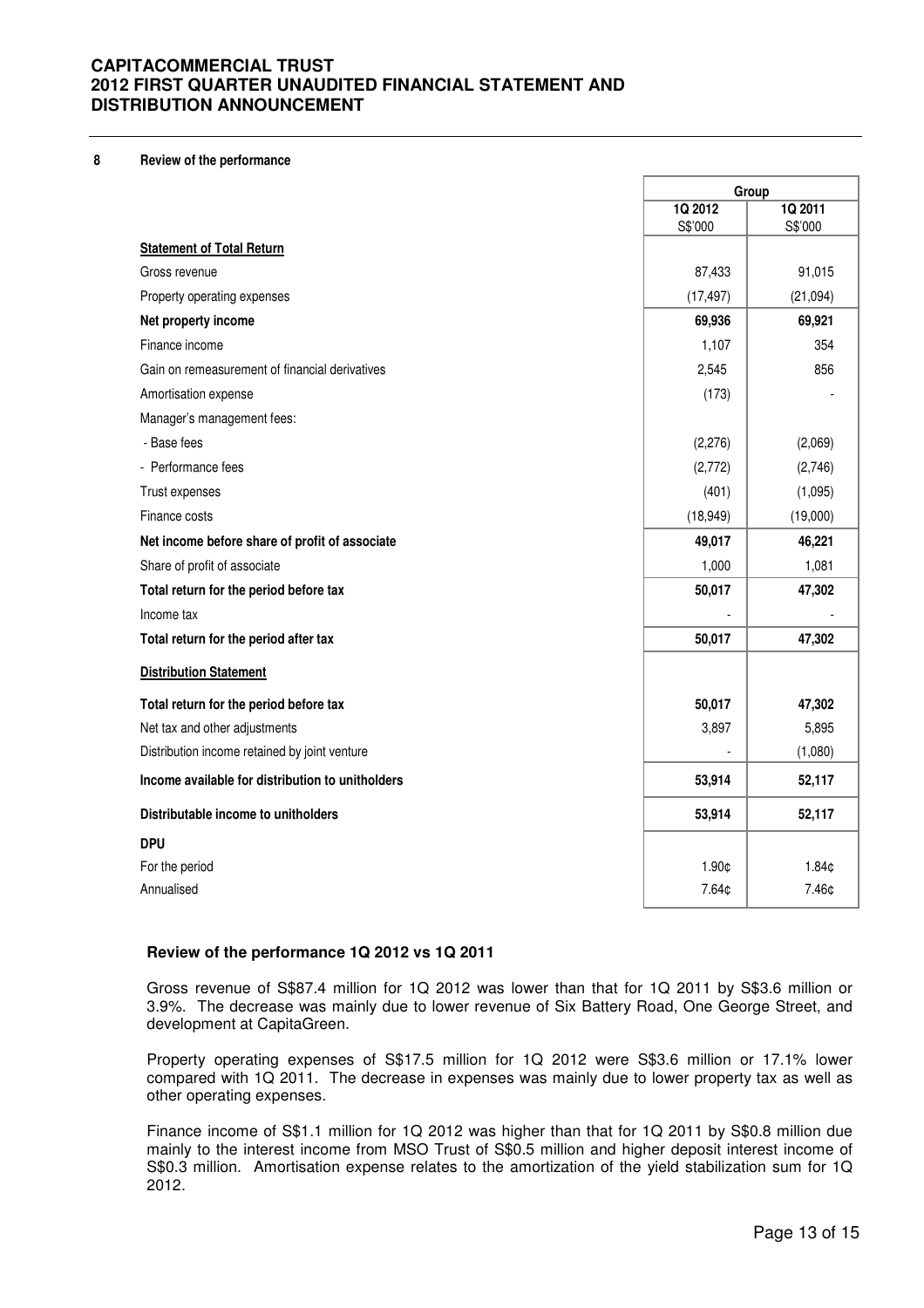Trust expenses of S\$0.4 million for 1Q 2012 were lower as compared with that for 1Q 2011 by S\$0.7 million or 63.4%, mainly due to lower professional fees incurred.

Finance costs of S\$19.0 million for 1Q 2012 were marginally lower for 1Q 2011 due mainly to lower interest rates attained following the refinancings.

#### **9 Variance from Previous Forecast / Prospect Statement**

CCT has not disclosed any forecast to the market**.** 

#### **10 Commentary on the competitive conditions of the industry in which the group operates and any known factors or events that may affect the group in the next reporting period and the next 12 months**

Singapore economy grew 1.6% in 1Q 2012, compared to 3.6% in the previous quarter. On a seasonally-adjusted quarter-on-quarter annualised basis, the economy grew by 9.9 per cent, a reversal from the contraction of 2.5 per cent in the previous quarter. However, the recent pickup in economic activity in the United States of America and resilience in parts of emerging Asia are being offset by the ongoing weakness in the Eurozone.

Against the subdued global backdrop, economic activity in Singapore is likely to remain restrained in 2012. Office market tenants exercised caution in activating expansion plans, and some financial institutions reduced headcounts to manage cost. In 1Q 2012, Singapore office average monthly market rents declined by 3.6% to S\$10.60 per square foot compared to S\$11.00 per square foot in 4Q 2011.

Singapore's new office supply from 2012 to 2016 is estimated at 6.7 million square feet, an average of 1.3 million square feet annually. The 2012 new supply of 1.3 million square feet is already about 70% committed by tenants. The office demand in the immediate term is subdued due to the current economic uncertainty. Leasing activity comprised a mix of both existing tenants looking to upgrade to better quality premises and even new companies setting up offices in Singapore.

Twenty Anson, a new office building with sheltered access to Tanjong Pagar MRT station, was added to CCT's portfolio. Full quarter income from Twenty Anson will start in 2Q 2012 and will increase CCT's distribution payout to unitholders, as it is DPU-accretive.

We have also successfully refinanced S\$570.0 million term loan on 16 March 2012. The refinancing extended the average term to debt maturity from 2.8 years to 3.3 years. Following the refinancing with unsecured bank loan facilities, eight out of CCT's ten properties will be unencumbered, increasing the Trust's financial flexibility. Gearing is still low at about 30%, despite the acquisition of Twenty Anson, which was largely funded with the divestment proceeds. Therefore, CCT still has sufficient debt capacity to fund more investment opportunities.

As part of the capital management initiative, we are seeking mandate from unitholders for the buyback of CCT's unit at CCT's AGM on 27 April 2012. This is to allow flexibility in capital management.

#### **Outlook**

The near- to medium-term outlook for the advanced economies remains highly uncertain. While progress in sovereign debt negotiations and long-term refinancing operations carried out by the European Central Bank have helped to ease liquidity constraints, market confidence remains fragile. As a result, the demand for office space is expected to remain subdued.